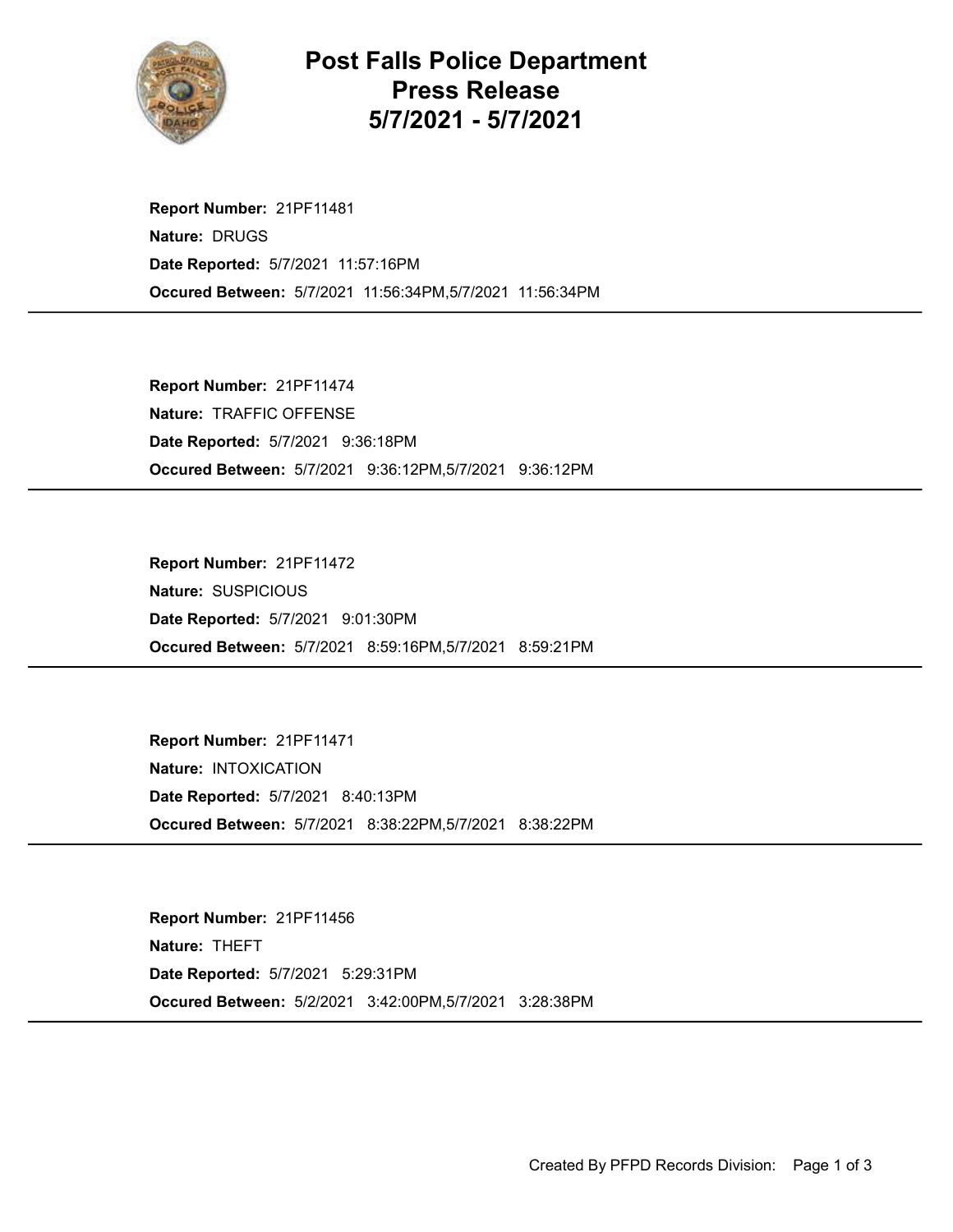Occured Between: 5/7/2021 4:24:09PM,5/7/2021 4:24:15PM Report Number: 21PF11449 Nature: ACCIDENT INJURY Date Reported: 5/7/2021 4:24:55PM

Occured Between: 5/7/2021 3:01:56PM,5/7/2021 3:01:56PM Report Number: 21PF11439 Nature: ACCIDENT H&R Date Reported: 5/7/2021 3:04:24PM

Occured Between: 5/7/2021 2:03:04PM,5/7/2021 2:03:04PM Report Number: 21PF11433 Nature: THREATENING Date Reported: 5/7/2021 2:03:35PM

Occured Between: 5/7/2021 1:31:01PM,5/7/2021 1:31:01PM Report Number: 21PF11430 Nature: INFORMATION Date Reported: 5/7/2021 1:32:33PM

Occured Between: 5/4/2021 11:30:00AM,5/5/2021 11:47:00AM Report Number: 21PF11429 Nature: FRAUD Date Reported: 5/7/2021 12:57:28PM

Occured Between: 4/20/2021 12:00:00AM,5/7/2021 6:22:28AM Report Number: 21PF11407 Nature: CHILD ABUSE Date Reported: 5/7/2021 6:23:55AM